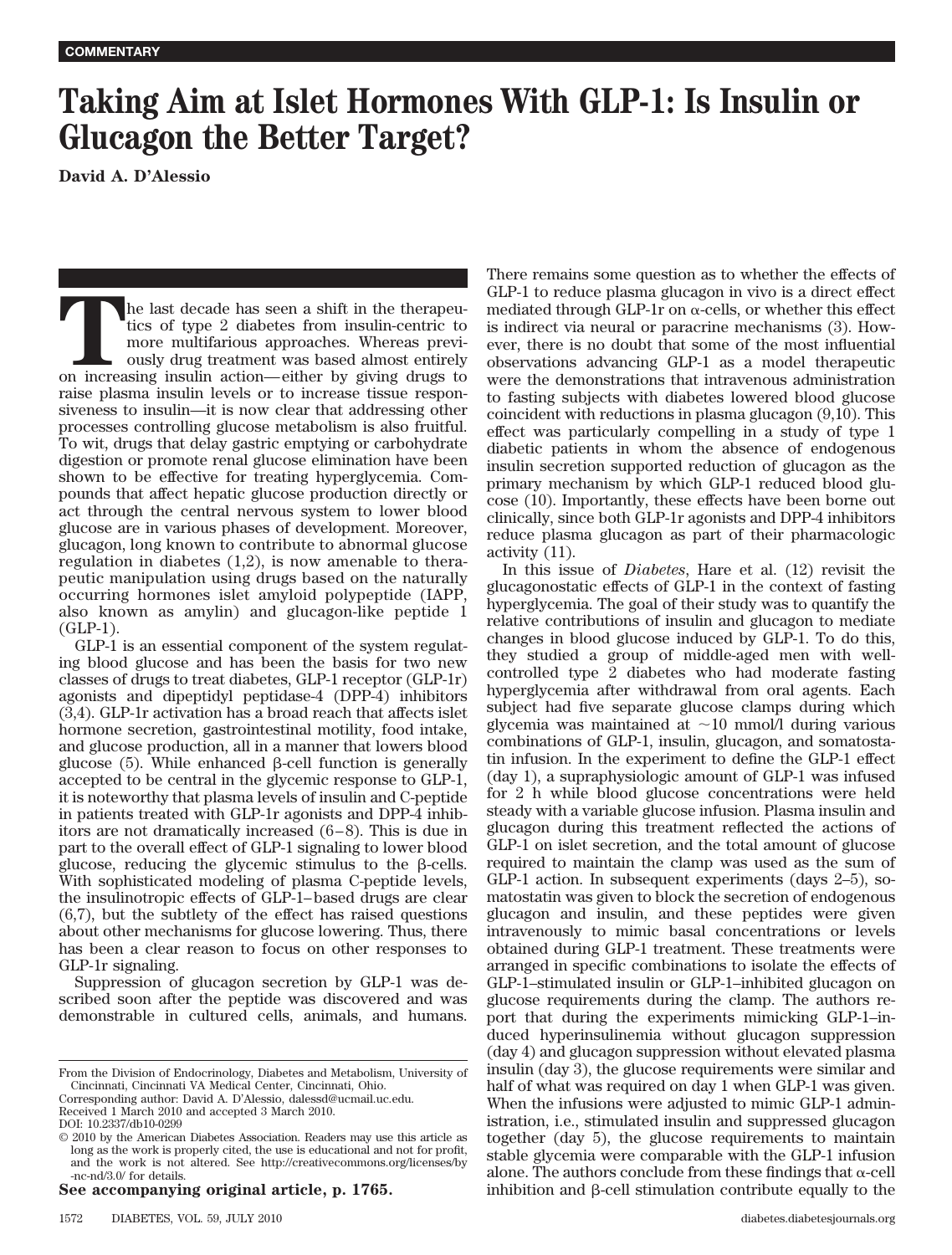effect of GLP-1 to lower fasting hyperglycemia in type 2 diabetic individuals.

The findings of Hare et al. reiterate the important bihormonal regulation of the islet by GLP-1 and suggest significant benefits from glucagon lowering in the treatment of type 2 diabetes. The general messages of this paper—that the actions of glucagon contribute to fasting hyperglycemia in diabetes and that this can be mitigated by GLP-1—seem beyond question. However, there are reasons to quibble with the relative effects of  $\beta$ -cell stimulation and  $\alpha$ -cell inhibition that are estimated from this study. While logically designed and cleanly executed, the investigators had to make several assumptions and compromises in their experiments that potentially affect the outcomes. The regulation of fasting glucose by insulin and glucagon occurs primarily through control of hepatic glucose production and is dependent to a great extent on concentrations of islet hormones in the hepatic portal vein (13–15). Because of the substantial clearance of insulin and glucagon by the liver, steady-state concentrations of endogenously released islet hormones in the portal vein are estimated to be  $\sim$  1.5- to 3-fold higher than those in the peripheral circulation. Mimicking the effects of hepatic portal insulin and glucagon with exogenous infusions is difficult in humans because portal venous concentrations cannot be directly measured, and because the replacement must be given into a peripheral vein.

Examination of the data presented by Hare et al. suggests that some of the outcomes were biased by difficulties in reproducing portal concentrations of insulin and glucagon to mimic the effects of GLP-1. To recreate the suppressive effects of GLP-1 on portal plasma glucagon,  $\alpha$ -cell output was blocked with somatostatin in the absence of glucagon replacement. Although peripheral glucagon levels during these conditions (days 3 and 5) did not appear to be very different from those during the GLP-1 infusion (day 1), portal concentrations of glucagon in these experiments can only be inferred. When GLP-1 was given (day 1), peripheral glucagon levels gradually drifted down from  $\sim$ 20 to  $\sim$ 5 pmol/l, and it is fair to assume that portal glucagon was about twice as high. In contrast, on days 3 and 5, peripheral glucagon levels dropped quickly and approached the limit of detectability, consistent with a near total inhibition of the  $\alpha$ -cells. Under these conditions portal levels would also be minimal, magnifying relative differences in the amounts of glucagon seen by the liver with GLP-1 infusion and the experimental reproductions. Mismatch of portal glucagon during the GLP-1 infusion and the matching experiments would overestimate the effects of  $\alpha$ -cell suppression to lower blood glucose. The approach to matching plasma insulin during GLP-1 administration (day 1) and the matching studies (days 4 and 5) also needs to be considered. Unlike glucagon, insulin has major effects on peripheral, as well as hepatic, glucose metabolism. The authors admittedly tried to match peripheral insulin levels during their pancreatic clamps so as not to induce major differences in glucose disposal. However, this approach does not account for the two- to threefold greater levels of insulin in portal blood that would be expected during GLP-1 infusion. As a result, it seems likely that any effects of GLP-1 to suppress hepatic glucose production by raising portal levels of insulin would be missed in the matching experiments, reducing the apparent insulinotropic impact of GLP-1. The difficulty in creating appropriately matched hormonal conditions leaves some doubt as to whether the neat 50–50

split between insulin stimulation and glucagon inhibition is an accurate depiction of glucose lowering by GLP-1. Given the considerations discussed above, it seems likely that insulinotropic effects are quantitatively greater than glucagonostatic ones. By how much is a question that requires an experimental paradigm in which portal hormone levels can be measured and reproduced more precisely. Unfortunately, we do now have practical ways to do this in humans.

Do the questions raised about the results in this paper diminish the importance of the results to the clinical application of GLP-1 in diabetes? Probably not. The work of Hare et al. is interesting and informative and, given the current techniques for studying human subjects, it gives as close an approximation of GLP-1 effects on islet secretion as we could ask for. At the least, these results reinforce the potential of glucagon suppression as a useful adjunct to the more conventional insulin–action approaches to treating diabetes. It is probable that the contribution of glucagon to hyperglycemia varies among diabetic patients, and tailored therapy focused on glucagon lowering might be especially effective in some individuals. The ability to target both islet hormones has been one of the novel additions that GLP-1r agonists and DPP-4 inhibitors bring to the therapeutic profile for diabetes. GLP-1 has been an exciting bench-to-bedside success, and taking observations from the clinical application of GLP-1 back to the lab for reexamination seems like a fruitful approach for revising and extending these advances.

## **ACKNOWLEDGMENTS**

No potential conflicts of interest relevant to this article were reported.

## **REFERENCES**

- 1. Unger RH, Orci L. The essential role of glucagon in the pathogenesis of diabetes mellitus. Lancet 1975;1:14–16
- 2. Shah P, Vella A, Basu A, Basu R, Schwenk WF, Rizza RA. Lack of suppression of glucagon contributes to postprandial hyperglycemia in subjects with type 2 diabetes mellitus. J Clin Endocrinol Metab 2000;85: 4053–4059
- 3. Baggio LL, Drucker DJ. Biology of incretins: GLP-1 and GIP. Gastroenterology 2007;132:2131–2157
- 4. Lovshin JA, Drucker DJ. Incretin-based therapies for type 2 diabetes mellitus. Nat Rev Endocrinol 2009;5:262–269
- 5. D'Alessio DA, Vahl TP. Glucagon-like peptide 1: evolution of an incretin into a treatment for diabetes. Am J Physiol Endocrinol Metab 2004;286: E882–E890
- 6. Mari A, Scherbaum WA, Nilsson PM, Lalanne G, Schweizer A, Dunning BE, Jauffret S, Foley JE. Characterization of the influence of vildagliptin on model-assessed-cell function in patients with type 2 diabetes and mild hyperglycemia. J Clin Endocrinol Metab 2008;93:103–109
- 7. Mari A, Nielsen LL, Nanayakkara N, DeFronzo RA, Ferrannini E, Halseth A. Mathematical modeling shows exenatide improved beta-cell function in patients with type 2 diabetes treated with metformin or metformin and a sulfonylurea. Horm Metab Res 2006;38:838–844
- 8. Juhl CB, Hollingdal M, Sturis J, Jakobsen G, Agersø H, Veldhuis J, Pørksen N, Schmitz O. Bedtime administration of NN2211, a long-acting GLP-1 derivative, substantially reduces fasting and postprandial glycemia in type 2 diabetes. Diabetes 2002;51:424–429
- 9. Nauck MA, Kleine N, Orskov C, Holst JJ, Willms B, Creutzfeldt W. Normalization of fasting hyperglycaemia by exogenous glucagon-like peptide 1 (7–36 amide) in type 2 (non-insulin-dependent) diabetic patients. Diabetologia 1993;36:741–744
- 10. Creutzfeldt WO, Kleine N, Willms B, Orskov C, Holst JJ, Nauck MA. Glucagonostatic actions and reduction of fasting hyperglycemia by exogenous glucagon-like peptide I(7–36) amide in type I diabetic patients. Diabetes Care 1996;19:580–586
- 11. Ahre´n B, Schmitz O. GLP-1 receptor agonists and DPP-4 inhibitors in the treatment of type 2 diabetes. Horm Metab Res 2004;36:867–876